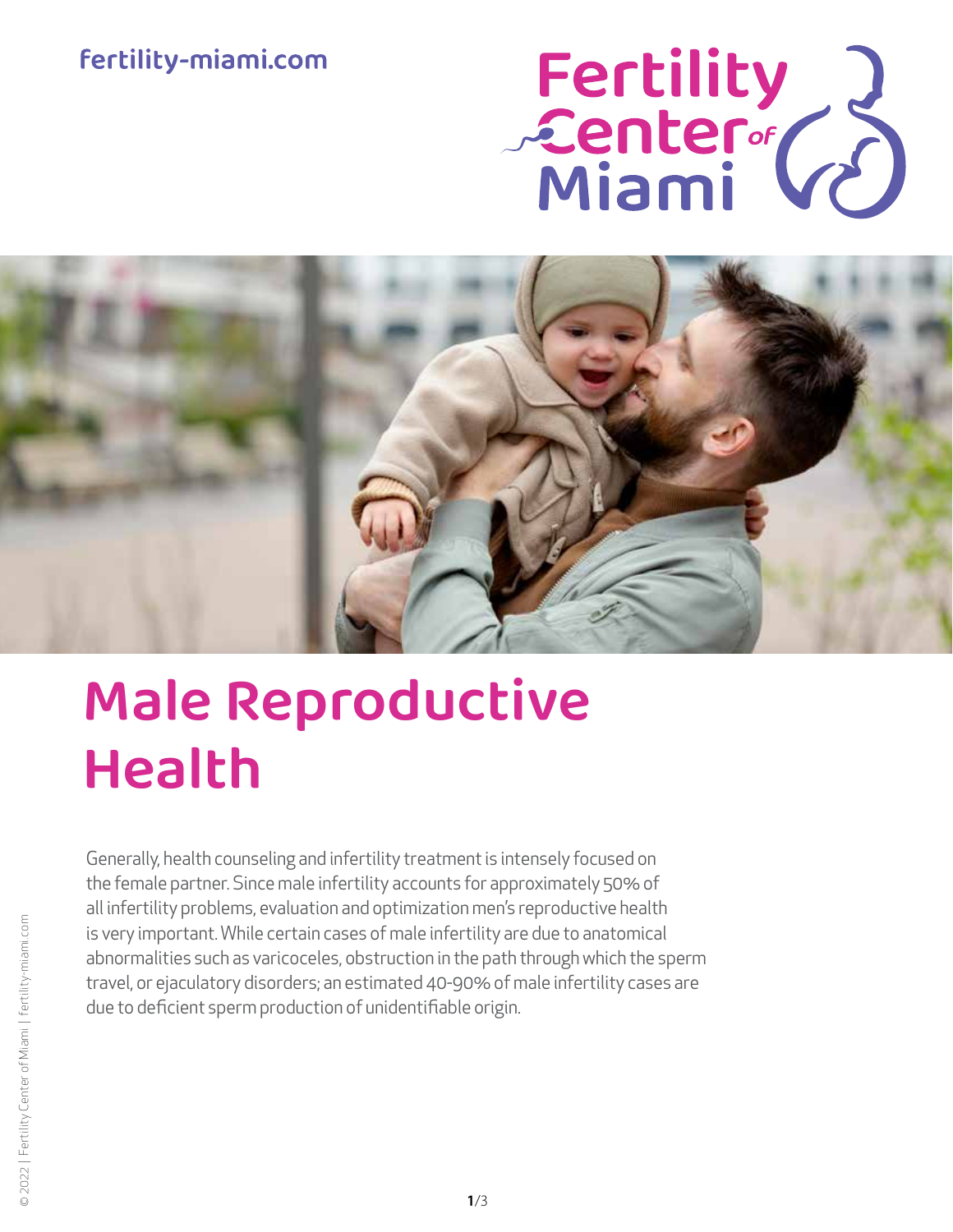Spermatogenesis (sperm production) takes place in tiny ducts in the testicles. Cell division produces mature sperm cells that contain the genetic material. Each mature sperm cell requires a period of development and maturation of approximately 3 months. So the mature sperm in the ejaculate you produce today is affected by how you lived 3 months ago; your diet, exposure to toxins, illnesses, medications, etc. Semen analysis measures the following parameters in a sperm sample.

Sperm count: measures the number of sperm per million in one cubic centimeter. A normal count is greater than 20 million sperm/cc.

Motility: measures the percentage of sperm that can swim. A normal motility should be greater than 40%. Morphology: measures the percentage of normal-shaped sperm found in the sample. There should be greater than 14 % normal-shaped sperm measured by Kruger's strict criteria.

Antisperm antibodies: the presence of these antibodies can cause the sperm to clump and be unable to swim. Also, these antibodies may be an indicator of chronic infection.

There are some tests that can further evaluate sperm such as Acrosome Reaction Test and SCSA (Sperm Chromatin Structure Assay) that can yield more information on your fertility potential. However, the interpretation of the results remains controversial.

# What can you actively do to improve your reproductive health?

Nutritional supplements: The following are some supplements may increase sperm count and or motility: L-Carnitine, Zinc, Vitamin C, Vitamin E, Vitamin B 12, Folic Acid, and Selenium. There are nutritional supplements especially formulated to improve sperm quality such as Proxeed® and Fertile One®.

**Environmental:** Avoid exposure to the following pesticides and potentially toxic substances since they may interfere with reproductive function.

- •Pesticides: dibromochloropropane, organochloride compounds, dioxin, DDT, PCB's
- •Heavy metals: Cadmium, Lead , Mercury, Manganese
- •Ionizing radiation
- •Benzene
- •Boron
- •Organic solvents

Dietary: The reproductive system requires proper nutrition, vitamins and minerals. Nutritional deficiencies can impair hormone function, inhibit sperm production, and contribute to the production of abnormal sperm.

- •Avoid xeno-estrogens: they are synthetic estrogens widely used in livestock, poultry, and dairy industries.
- •Avoid high intake of hydrogenated oils: cotton seed oil particularly
- •Avoid caffeine
- •Eat fresh vegetables, fruit, nuts, seeds, whole grains, fish, poultry, olive oil, and legumes

Medications: The following is not a complete list of medications that affect male reproduction; to find out about the particular medication you are taking ask the doctor. Do not stop taking medications before consulting your doctor.